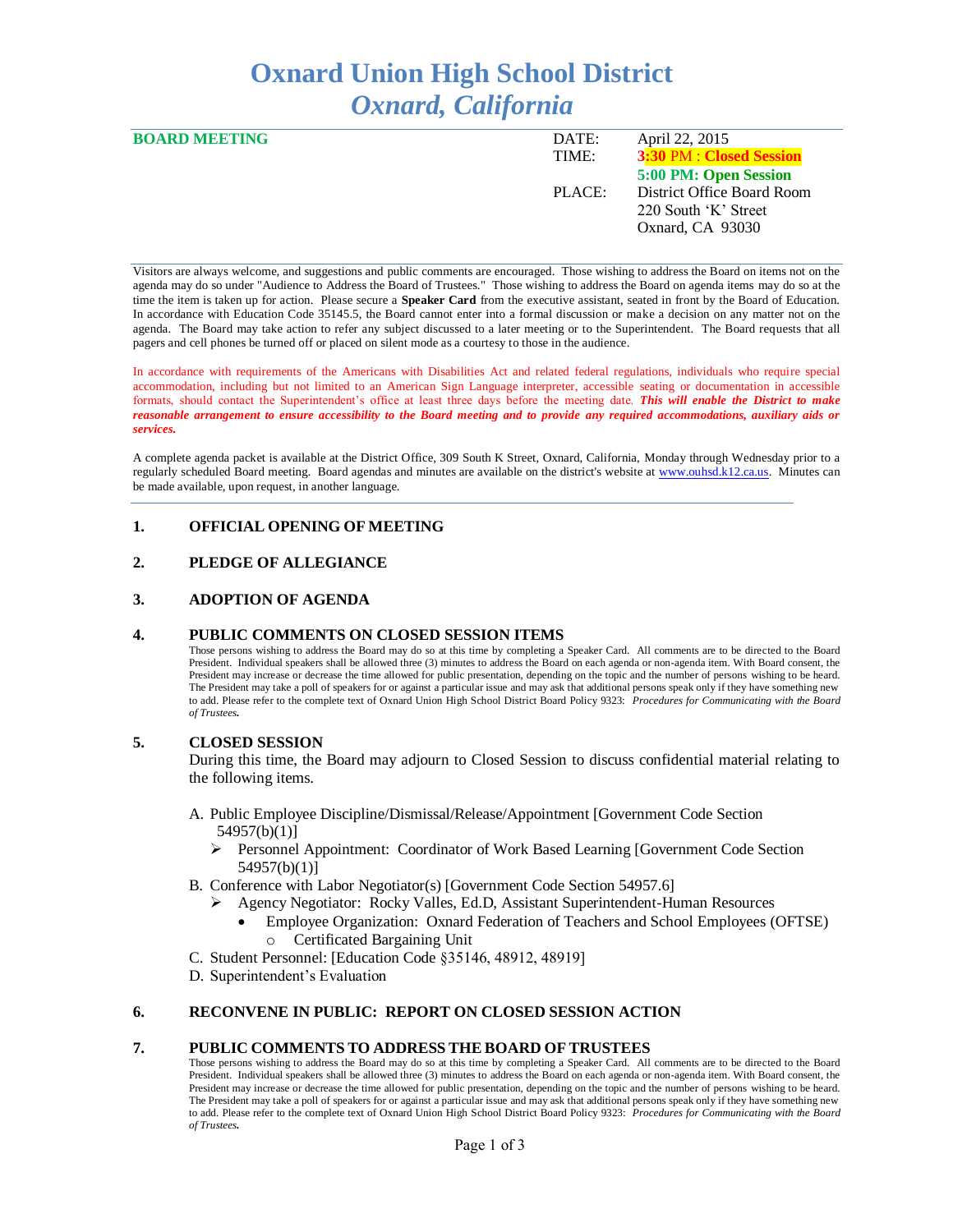Board Meeting Agenda April 22, 2015

# **8. SUPERINTENDENT'S REPORT**

General Report: Gabe Soumakian, Ed.D.

## **9. STUDY SESSION**

- A. Review of Budget Information in Preparation for 2015-16 Budget
- B. Information and Discussion on Food Services Delivery Options for 2015-2016

## **10. PUBLIC HEARING**

- A. 2015-2018 Initial Bargaining Proposal to the California School Employee Association Campus Supervisor Bargaining Unit
- B. 2015-2018 Initial Bargaining Proposal to the Oxnard Federation of Teachers and School Employees – Classified Bargaining Unit
- C. 2015-2018 Initial Bargaining Proposal to the Oxnard Federation of Teachers and School Employees – Paraeducator Bargaining Unit

## **11. STUDENT REPRESENTATIVE REPORT -** Sierra Kavon

## **12. REPORTS TO THE BOARD**

- A. Oxnard #8 Site Selection Steve Dickinson
- B. Digital Content Creation Consuelo Williams / Jane Mintz

## **13. CONSENT CALENDAR**

### **Administrative Services**

- A. Consideration of Approval of Agreement between Oxnard Union High School District and Coastal Sports Flooring for the Gym Floor Resurfacing Project 2015-2016
- B. Consideration of Approval of Donations, March 17 April 13, 2015
- C. Consideration of Approval of Purchase Orders and Direct Pays, March 12 April 7, 2015

### **Educational Services**

- D. Consideration of Approval of Non-Public School Placement for Student Cases 36-37, according to the Recommendation of the Student's IEP Team and the Director of Special Education.
- E. Consideration of Approval of Waiver of CAHSEE Requirement for OUHSD Students with Disabilities
- F. Consideration of Approval of Agreement between Oxnard Union High School District and the Ventura County Office of Education/Triton Academy to Provide Intensive Individualized Services for a Special Education Pupil
- G. Consideration of Approval of Agreement between Oxnard Union High School District and Achievement Center for Therapy
- H. Consideration of Approval of Agreement between Oxnard Union High School District and Dr. Perry Passaro
- I. Consideration of Approval of the Consultants to Lead the Makerspace Training and Collaboration for Teachers and Staff with Partner District
- J. Consideration of Approval of Quarterly Report on Williams Uniform Complaints for 3<sup>rd</sup> Quarter, January 1, 2015-March 31, 2015

### **21st Century Learning & Innovation**

- K. Consideration of Approval of Stipulated Student Expulsion(s) by Agreement of the School Principal, the Student, and the Students' Parent/Guardian, as per Board Policy 5144, Section 22
- L. Consideration of Approval of a Hearing Panel's Recommendation to Expel a Student as per Board Policy 5144 and Education Code 48918